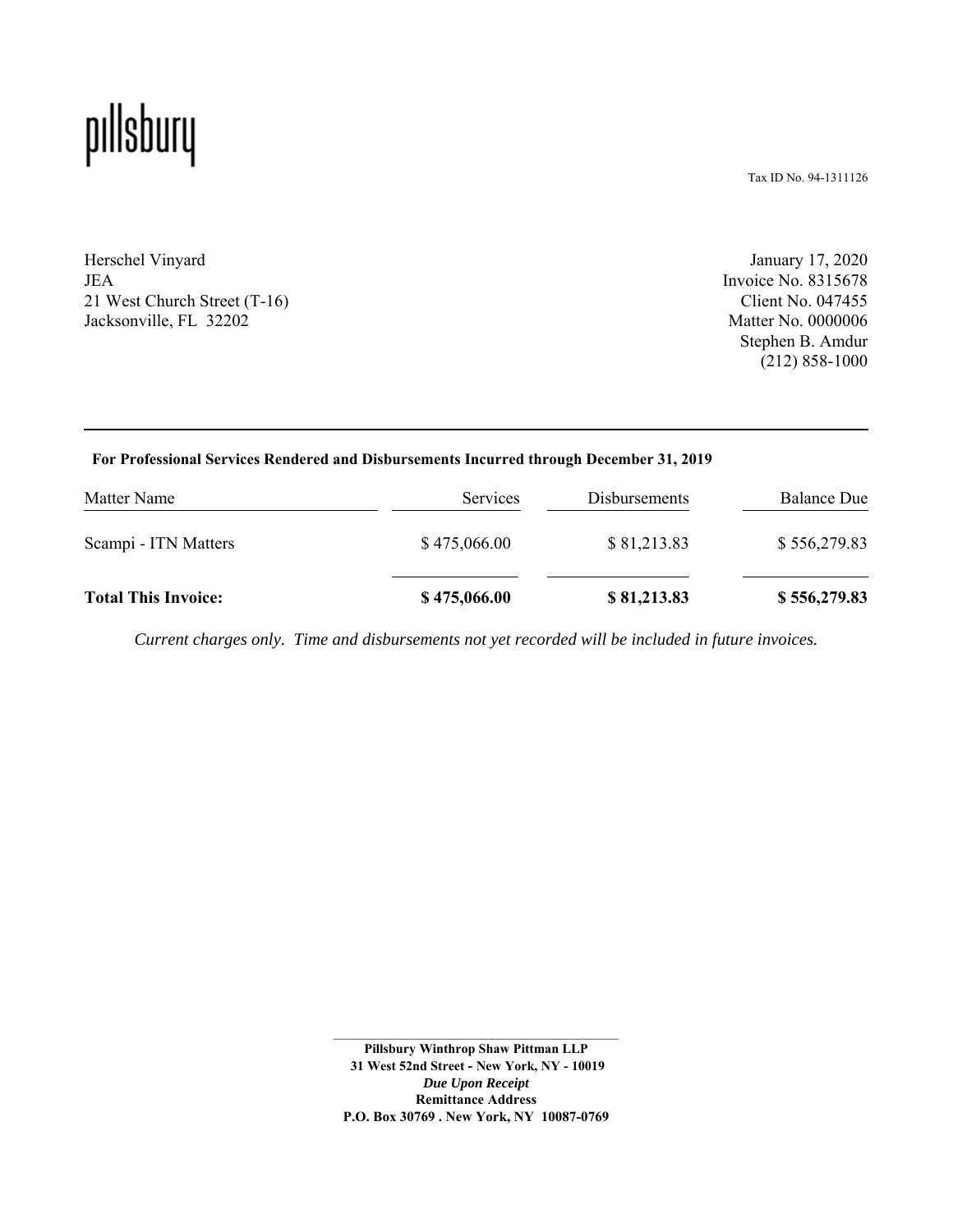Client No. 047455 January 17, 2020 Matter No. 0000006 Invoice No. 8315678 Stephen B. Amdur Page 2

### **Scampi - ITN Matters**

For Professional Services Rendered and Disbursements Incurred Through December 31, 2019

| Timekeeper     | Date     | <u>Service</u>                                                                                                                                                                                      | Hours |
|----------------|----------|-----------------------------------------------------------------------------------------------------------------------------------------------------------------------------------------------------|-------|
| M. L. Sibarium | 11/19/19 | Exchange emails with D. Navikas.                                                                                                                                                                    | 0.20  |
| S. B. Amdur    | 12/01/19 | Calls with client and team; review and comment on draft bid<br>summaries.                                                                                                                           | 3.20  |
| V. T. Nunn     | 12/01/19 | Correspondence re: open items with internal team and<br>banking team.                                                                                                                               | 0.30  |
| T. Powers      | 12/01/19 | Manage VDR.                                                                                                                                                                                         | 0.80  |
| S. B. Amdur    | 12/02/19 | Coordination and calls with team; strategic discussions;<br>travel to Jacksonville.                                                                                                                 | 11.20 |
| D. Bradley     | 12/02/19 | Review data room.                                                                                                                                                                                   | 0.90  |
| J. Lutrin      | 12/02/19 | Attention to emails regarding HR items in VDR.                                                                                                                                                      | 0.30  |
| H. McCartin    | 12/02/19 | Working on matter; participate in calls with client and<br>members of internal working group; purchase agreement<br>review.                                                                         | 8.10  |
| S. Narayan     | 12/02/19 | Review data room.                                                                                                                                                                                   | 0.30  |
| D. A. Navikas  | 12/02/19 | Attend to correspondence regarding virtual data room;<br>confer with M. Warely regarding same                                                                                                       | 0.50  |
| V. T. Nunn     | 12/02/19 | Calls with client, other counsel and Pillsbury team; review<br>and discuss agreements; review and discuss terms; analyze<br>open matters; correspondence re: the foregoing.                         | 18.60 |
| T. Powers      | 12/02/19 | Daily call with client; manage VDR; call regarding<br>concession term sheet; review bids; revise community<br>agreement summary.                                                                    | 5.20  |
| M. Pudig       | 12/02/19 | Communicate with working group.                                                                                                                                                                     | 0.60  |
| M. T. Reese    | 12/02/19 | Confer with JPMorgan and Morgan Stanley representatives<br>regarding P3 concession term sheet and structure; prepare for<br>same; review response materials for P3 concession; attend to<br>matter. | 1.50  |
| M. A. Warley   | 12/02/19 | Review data room for documents missed in clean team<br>sequestration; discuss clean team protocol with S. Fowler<br>and D. Navikas.                                                                 | 1.90  |
| M. A. Warley   | 12/02/19 | Review data room for documents missed in clean team<br>sequestration; discuss clean team protocol with S. Fowler<br>and D. Navikas.                                                                 | 0.90  |
| D. Welch       | 12/02/19 | Review data room for comments to term sheet; Review term<br>sheet with JPM and MS on call; Discuss with M. Reese and<br>A. McKnight.                                                                | 1.00  |
| N. Zhang       | 12/02/19 | Review and internally discuss strategy re Project Scampi<br>data room documents                                                                                                                     | 1.20  |
| S. B. Amdur    | 12/03/19 | Calls, correspondence and meetings with client and team;                                                                                                                                            | 17.20 |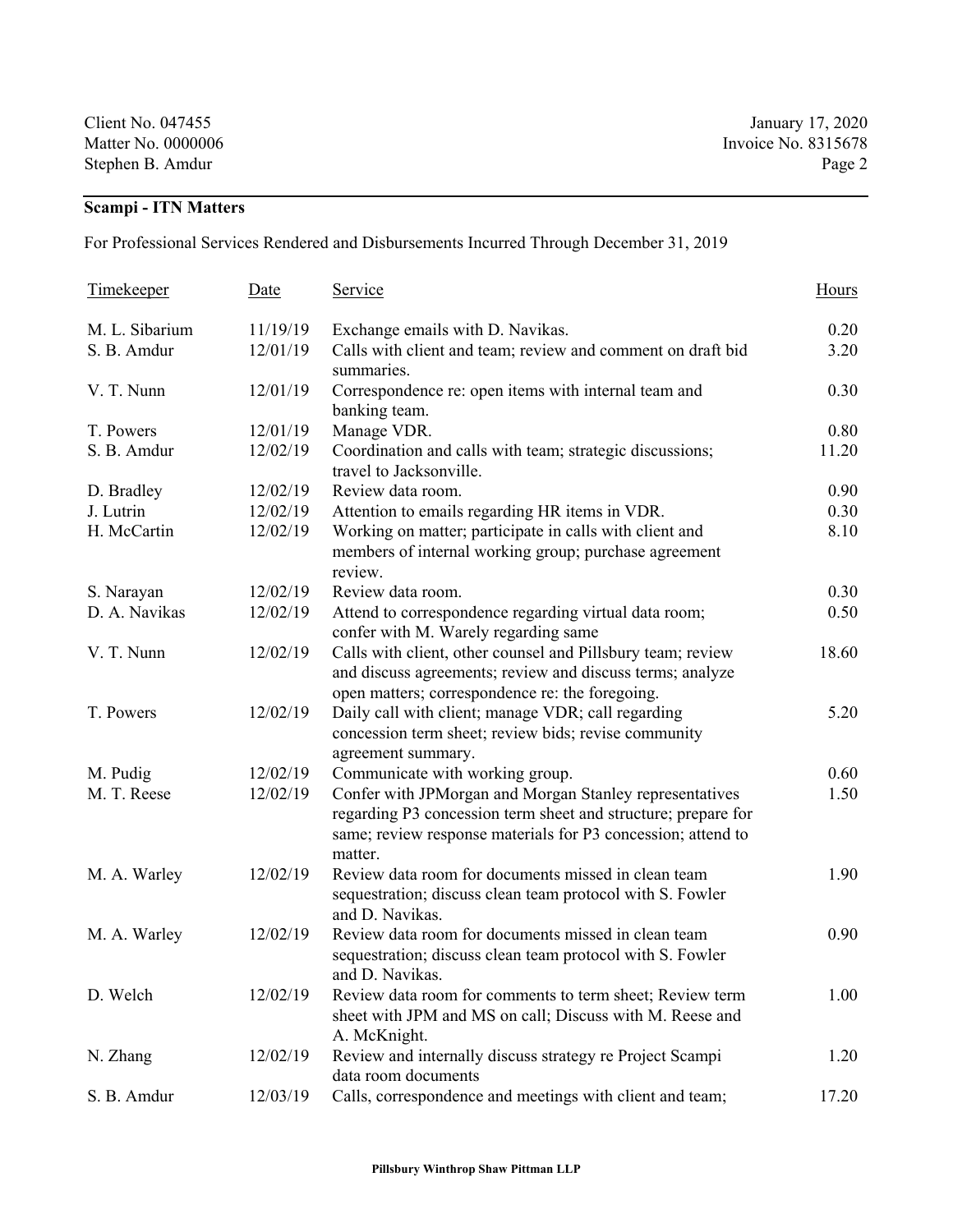| <b>Timekeeper</b> | Date     | Service                                                                                                                                                                                                                           | <b>Hours</b> |
|-------------------|----------|-----------------------------------------------------------------------------------------------------------------------------------------------------------------------------------------------------------------------------------|--------------|
|                   |          | negotiation sessions; meetings to discuss revised replies;<br>calls with team; travel from Jacksonville.                                                                                                                          |              |
| A. F. Calcado     | 12/03/19 | Attend weekly update call.                                                                                                                                                                                                        | 0.20         |
| H. McCartin       | 12/03/19 | Working on matter; participate in calls with client and<br>members of internal working group; purchase agreement<br>review.                                                                                                       | 7.60         |
| S. Narayan        | 12/03/19 | Review IT contracts in data room and correspond with H.<br>McCartin and T. Kuo.                                                                                                                                                   | 10.50        |
| D. A. Navikas     | 12/03/19 | Manage antitrust review of material in the virtual data room                                                                                                                                                                      | 2.10         |
| V. T. Nunn        | 12/03/19 | Calls with client, other counsel, banks and Pillsbury team;<br>analyze open matters; draft agreement provisions;<br>correspondence re: the foregoing.                                                                             | 9.70         |
| T. Powers         | 12/03/19 | Daily update call with client; weekly call with client and<br>banks regarding VDR; call with OGC regarding Vogtle<br>matters; manage data room; calls with client thereto; review<br>management presentation.                     | 6.10         |
| M. Pudig          | 12/03/19 | Attend calls and communicate with working group.                                                                                                                                                                                  | 1.40         |
| M. A. Warley      | 12/03/19 | Review documents in data room for compliance with<br>antitrust clean room protocol.                                                                                                                                               | 2.60         |
| S. B. Amdur       | 12/04/19 | Coordination with team; strategic discussions with team.                                                                                                                                                                          | 4.20         |
| E. A. Kremer      | 12/04/19 | Review and analyze email correspondence with Foley real<br>estate counsel regarding open data room issues; review status<br>of the same.                                                                                          | 0.30         |
| H. McCartin       | 12/04/19 | Working on matter; participate in calls with client and<br>members of internal working group; data room work.                                                                                                                     | 5.80         |
| S. Narayan        | 12/04/19 | Review documents in the data room, prepare summary of<br>review, send summary to H. McCartin. Review portion of<br>ancillary agreement, discuss with N. Zhang and V. Nunn,<br>and propose definition for the ancillary agreement. | 7.60         |
| D. A. Navikas     | 12/04/19 | Manage antitrust review of material in the virtual data room                                                                                                                                                                      | 1.00         |
| V. T. Nunn        | 12/04/19 | Discuss open matters with Pillsbury team; analyze open<br>matters; review materials; draft agreement provisions;<br>correspondence re: the foregoing.                                                                             | 16.50        |
| T. Powers         | 12/04/19 | Call with client regarding VDR; manage same; daily call<br>with client; review management presentation; review<br>materials; review and comment on APA.                                                                           | 7.70         |
| M. Pudig          | 12/04/19 | Attend call and communicate with working group; status<br>updates and coordination.                                                                                                                                               | 1.10         |
| M. A. Warley      | 12/04/19 | Review data room materials to identify documents needing<br>clean team sequestration prior to opening for bidder review.                                                                                                          | 3.90         |
| N. Zhang          | 12/04/19 | Review/revise agreement and provisions related to work<br>products and internally discuss the same; review data room<br>assessment list                                                                                           | 0.80         |
| S. B. Amdur       | 12/05/19 | Calls with client and team; strategic discussions with team.                                                                                                                                                                      | 2.60         |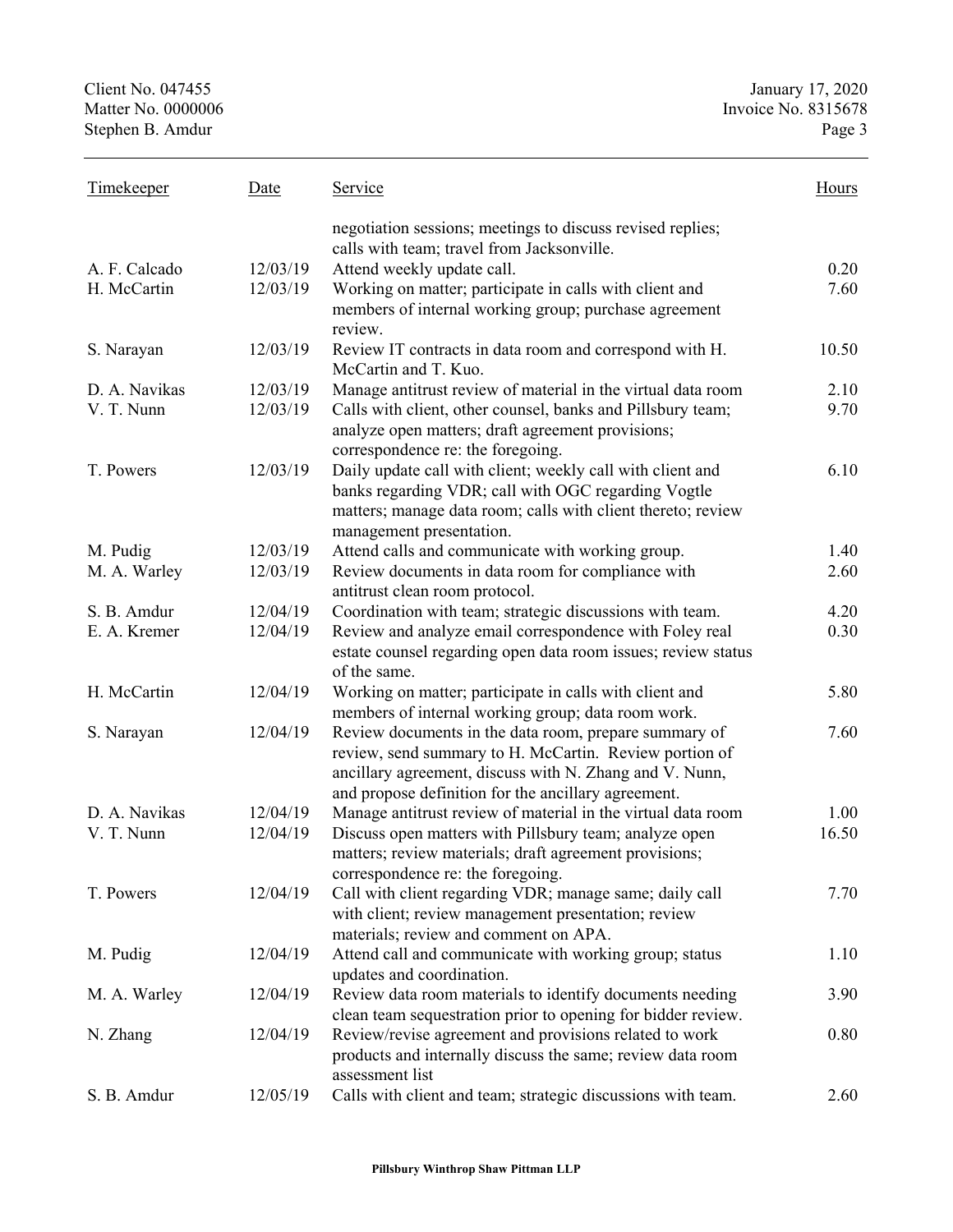| <b>Timekeeper</b> | Date     | Service                                                                                                                                                                                                                | Hours |
|-------------------|----------|------------------------------------------------------------------------------------------------------------------------------------------------------------------------------------------------------------------------|-------|
| H. McCartin       | 12/05/19 | Data room work; email correspondence Ted Powers, Drew<br>Navikas, Sidney Fowler, Matt Lyde-Cajuste; internal<br>conference.                                                                                            | 3.50  |
| D. A. Navikas     | 12/05/19 | Manage antitrust review of material in the virtual data room                                                                                                                                                           | 2.20  |
| V. T. Nunn        | 12/05/19 | Discuss open items with Pillsbury team; review open<br>matters; draft agreement provisions; review provided<br>documents; correspondence re: the foregoing.                                                            | 10.60 |
| T. Powers         | 12/05/19 | Manage VDR; daily update call with client; process call with<br>client and advisors.                                                                                                                                   | 4.20  |
| M. Pudig          | 12/05/19 | Attend call with working group; communicate with working<br>group.                                                                                                                                                     | 0.80  |
| M. A. Warley      | 12/05/19 | Review data room materials to identify documents needing<br>clean team sequestration prior to opening for bidder review.                                                                                               | 2.80  |
| S. B. Amdur       | 12/06/19 | Coordination with client and team; strategic discussions with<br>team; review and comment on draft bid letter.                                                                                                         | 2.70  |
| H. McCartin       | 12/06/19 | Data room clean-up work.                                                                                                                                                                                               | 2.50  |
| D. A. Navikas     | 12/06/19 | Manage antitrust review of material in the virtual data room                                                                                                                                                           | 2.00  |
| V. T. Nunn        | 12/06/19 | Draft agreement provisions; review open matters; call on<br>logistics; correspondence re: the foregoing.                                                                                                               | 7.70  |
| T. Powers         | 12/06/19 | Daily call with client; call with client regarding MP logistics;<br>manage VDR; review and comment on revised reply<br>instructions; correspondence thereto; call with client<br>regarding process matters.            | 5.00  |
| M. Pudig          | 12/06/19 | Attend call and communicate with working group.                                                                                                                                                                        | 0.50  |
| M. A. Warley      | 12/06/19 | Review data room folders for proper clean team treatment of<br>potentially antitrust sensitive documents; call with bankers to<br>discuss correcting location of files in clean team folders.                          | 9.40  |
| S. B. Amdur       | 12/07/19 | Calls with client and team; structuring discussions; review of<br>documentation.                                                                                                                                       | 1.60  |
| V. T. Nunn        | 12/07/19 | Correspondence re: open matters.                                                                                                                                                                                       | 0.30  |
| T. Powers         | 12/07/19 | Manage VDR; review updated process letter.                                                                                                                                                                             | 1.00  |
| M. A. Warley      | 12/07/19 | Review data room folders for proper clean team treatment of<br>potentially antitrust sensitive documents.                                                                                                              | 12.90 |
| S. B. Amdur       | 12/08/19 | Coordination with client and team; review of background<br>materials.                                                                                                                                                  | 0.30  |
| M. A. Warley      | 12/08/19 | Review data room folders for proper clean team treatment of<br>potentially antitrust sensitive documents.                                                                                                              | 6.10  |
| S. B. Amdur       | 12/09/19 | Calls with client and team; strategic discussions with team.                                                                                                                                                           | 4.00  |
| A. C. Lima        | 12/09/19 | Participation in daily and other calls. Review of emails and<br>documents over the last week. Review of ROFR details and<br>internal discussions. Internal discussions re. material<br>agreements and other documents. | 7.50  |
| J. D. Murphy      | 12/09/19 | Calls to discuss purchase agreement; review and draft<br>amendments.                                                                                                                                                   | 5.70  |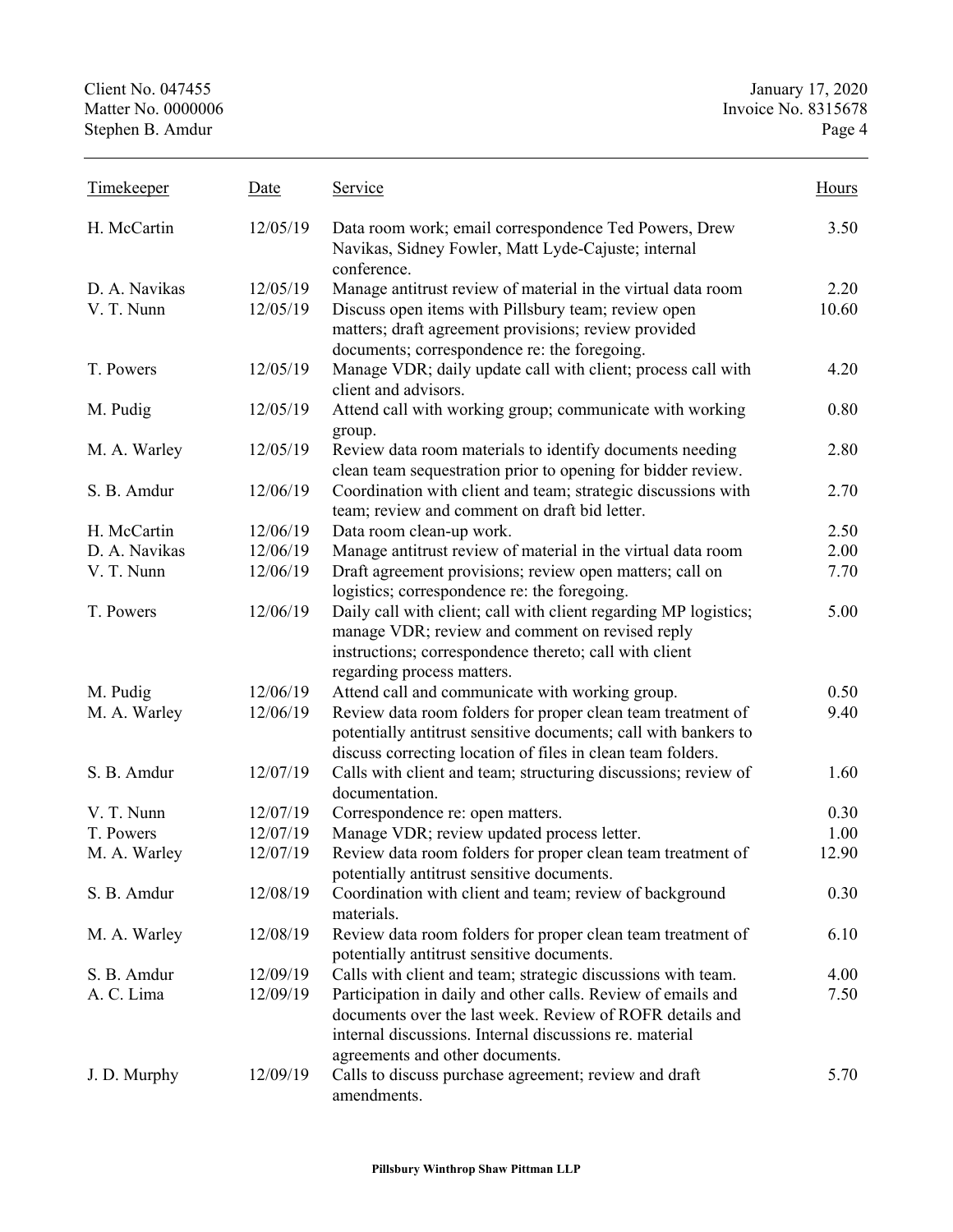| <b>Timekeeper</b> | Date     | Service                                                                                                                 | Hours |
|-------------------|----------|-------------------------------------------------------------------------------------------------------------------------|-------|
| D. A. Navikas     | 12/09/19 | Revise clean team agreement; review management<br>presentation for antitrust sensitivity                                | 2.90  |
| V. T. Nunn        | 12/09/19 | Calls with client and Pillsbury team; review and discuss<br>agreements; review and discuss terms; analyze open matters; | 13.40 |
|                   |          | correspondence re: the foregoing.                                                                                       |       |
| T. Powers         | 12/09/19 | Daily call with client; review coop materials; review<br>management presentation; call with client regarding Clean      | 4.00  |
|                   |          | Team Agreement; correspondence regarding disclosure<br>schedules.                                                       |       |
| M. Pudig          | 12/09/19 | Attend call and discussion with working group.                                                                          | 1.30  |
| M. L. Sibarium    | 12/09/19 | Exchange emails with D. Navikas.                                                                                        | 0.10  |
| M. A. Warley      | 12/09/19 | Review data room folders for proper clean team treatment of<br>potentially antitrust sensitive documents.               | 13.30 |
| S. B. Amdur       | 12/10/19 | Calls with client and team; coordination with team; strategic                                                           | 5.40  |
|                   |          | discussions; review and revision of draft documentation.                                                                |       |
| N. Aminolsharei   | 12/10/19 | Attend VDR Review weekly update call.                                                                                   | 0.30  |
| N. Aminolsharei   | 12/10/19 | Attend Pillsbury internal update call                                                                                   | 0.30  |
| A. F. Calcado     | 12/10/19 | Attend weekly update call.                                                                                              | 0.20  |
| H. Hollingsworth  | 12/10/19 | Communicate with working group.                                                                                         | 0.30  |
| J. Krawitz        | 12/10/19 | Participate in internal update call.                                                                                    | 0.20  |
| E. A. Kremer      | 12/10/19 | Participate in status update call; review status of data room<br>postings for real property assets.                     | 0.50  |
| A. C. Lima        | 12/10/19 | Review of ancillary agreements. Internal discussions re.                                                                | 2.00  |
|                   |          | agreements and other documents. Review of OGC comments<br>to APA.                                                       |       |
| H. McCartin       | 12/10/19 | Pillsbury only check in call; email correspondence with<br>internal Pillsbury team.                                     | 0.50  |
| J. D. Murphy      | 12/10/19 | Review and draft amendments to agreement.                                                                               | 3.10  |
| D. A. Navikas     | 12/10/19 | Manage antitrust review of material in virtual data room;                                                               | 1.90  |
|                   |          | review management presentation for antitrust sensitivity                                                                |       |
| V. T. Nunn        | 12/10/19 | Calls with client and Pillsbury team; call to discuss Office of                                                         | 10.80 |
|                   |          | General Counsel review; revise ancillary documents; review                                                              |       |
|                   |          | and discuss terms; analyze and discuss open matters;                                                                    |       |
|                   |          | correspondence re: the foregoing.                                                                                       |       |
| T. Powers         | 12/10/19 | Internal update call; manage VDR.                                                                                       | 0.30  |
| M. Pudig          | 12/10/19 | Attend calls with working group.                                                                                        | 0.30  |
| M. T. Reese       | 12/10/19 | Confer with S. Amdur regarding status of JEA PPP bidder;                                                                | 0.20  |
|                   |          | participate in internal status call; attend to matter.                                                                  |       |
| M. A. Warley      | 12/10/19 | Review data room folders for proper clean team treatment of<br>potentially antitrust sensitive documents.               | 6.50  |
| S. B. Amdur       | 12/11/19 | Calls with client and team; strategic discussions;                                                                      | 4.40  |
|                   |          | documentation matters; process and timing matters.                                                                      |       |
| D. A. Navikas     | 12/11/19 | Manage antitrust review of material in virtual data room                                                                | 0.40  |
| V. T. Nunn        | 12/11/19 | Call with Office of the General Counsel; review and discuss                                                             | 11.00 |
|                   |          |                                                                                                                         |       |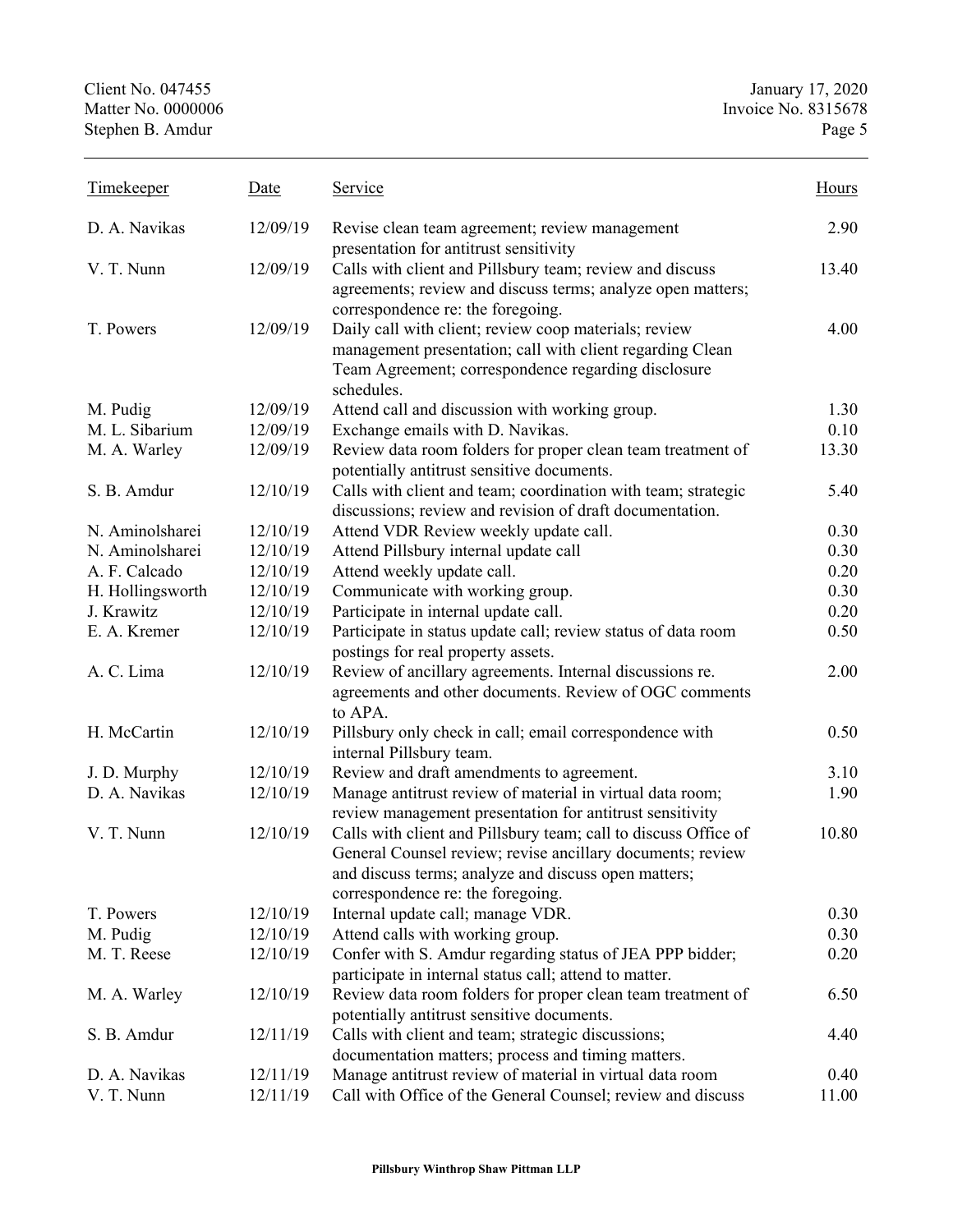| agreements; review and discuss terms; analyze open matters;<br>review documents; correspondence re: the foregoing.<br>12/11/19<br>0.30<br>T. Powers<br>Update regarding transaction; attend to agreement matters.<br>Call with bankers to discuss instructions for correcting<br>0.20<br>M. A. Warley<br>12/11/19<br>disposition of documents in clean team folders.<br>12/12/19<br>S. B. Amdur<br>Coordination and calls with client and team; review and<br>3.50<br>revision of draft documentation; coordination with<br>specialists and advisors.<br>D. A. Navikas<br>12/12/19<br>Manage antitrust review of documents in the virtual data<br>1.60<br>room; confer with PWSP team regarding same; correspond<br>regarding transaction status and antitrust strategy<br>V. T. Nunn<br>12/12/19<br>Discussions with Pillsbury team; review and revise ancillary<br>9.70<br>documents; analyze open matters; read draft documents;<br>correspondence re: the foregoing.<br>12/12/19<br>T. Powers<br>Review and comment on APA; manage data room.<br>1.60<br>Review documents identified as still pending antitrust review<br>6.90<br>M. A. Warley<br>12/12/19<br>before their release to the dataroom; discuss changes to clean<br>team folders with D. Navikas; correspond with S. Fowler<br>and H. McCartin documents potentially requiring additional<br>confidential treatment in data room.<br>S. B. Amdur<br>12/13/19<br>Calls with client and team; review and comment on draft<br>2.20<br>documentation; structuring and strategy discussions.<br>0.20<br>12/13/19<br>Management Presentation logistics call.<br>N. Aminolsharei<br>L. B. LoBue<br>12/13/19<br>Review common interest agreement and exchange multiple<br>1.10<br>emails with team.<br>12/13/19<br>D. A. Navikas<br>Revise clean team agreement; manage antitrust review of<br>1.70<br>material in the virtual data room<br>V. T. Nunn<br>12/13/19<br>Review and discuss document provisions; analyze open<br>9.30<br>matters; correspondence re: the foregoing; prepare ancillary<br>documents and responses.<br>12/13/19<br>Review and correspondence regarding mayor letter; review<br>T. Powers<br>1.00<br>and correspondence regarding revised process letter; manage<br>data room.<br>12/13/19<br>Exchange emails with D Navikas.<br>0.10<br>M. L. Sibarium<br>Review updated changes to clean room folders and<br>2.80<br>M. A. Warley<br>12/13/19<br>documents pending antitrust and confidentiality review;<br>review input from S. Fowler and H. McCartin regarding<br>status of unreviewed documents.<br>Calls with client and team; preparation for meetings.<br>S. B. Amdur<br>12/14/19<br>1.40<br>Review open matters; update documents; correspondence re:<br>V. T. Nunn<br>12/14/19<br>1.70<br>the foregoing.<br>12/15/19<br>Calls with team; process letter matters; strategic discussions<br>S. B. Amdur<br>1.70<br>with team.<br>V. T. Nunn<br>12/15/19<br>Review open matters; update documents; correspondence re:<br>1.80 | <b>Timekeeper</b> | Date | Service | Hours |
|-------------------------------------------------------------------------------------------------------------------------------------------------------------------------------------------------------------------------------------------------------------------------------------------------------------------------------------------------------------------------------------------------------------------------------------------------------------------------------------------------------------------------------------------------------------------------------------------------------------------------------------------------------------------------------------------------------------------------------------------------------------------------------------------------------------------------------------------------------------------------------------------------------------------------------------------------------------------------------------------------------------------------------------------------------------------------------------------------------------------------------------------------------------------------------------------------------------------------------------------------------------------------------------------------------------------------------------------------------------------------------------------------------------------------------------------------------------------------------------------------------------------------------------------------------------------------------------------------------------------------------------------------------------------------------------------------------------------------------------------------------------------------------------------------------------------------------------------------------------------------------------------------------------------------------------------------------------------------------------------------------------------------------------------------------------------------------------------------------------------------------------------------------------------------------------------------------------------------------------------------------------------------------------------------------------------------------------------------------------------------------------------------------------------------------------------------------------------------------------------------------------------------------------------------------------------------------------------------------------------------------------------------------------------------------------------------------------------------------------------------------------------------------------------------------------------------------------------------------------------------------------------------------------------------------------------------------------------------------------------------------------------------|-------------------|------|---------|-------|
|                                                                                                                                                                                                                                                                                                                                                                                                                                                                                                                                                                                                                                                                                                                                                                                                                                                                                                                                                                                                                                                                                                                                                                                                                                                                                                                                                                                                                                                                                                                                                                                                                                                                                                                                                                                                                                                                                                                                                                                                                                                                                                                                                                                                                                                                                                                                                                                                                                                                                                                                                                                                                                                                                                                                                                                                                                                                                                                                                                                                                         |                   |      |         |       |
|                                                                                                                                                                                                                                                                                                                                                                                                                                                                                                                                                                                                                                                                                                                                                                                                                                                                                                                                                                                                                                                                                                                                                                                                                                                                                                                                                                                                                                                                                                                                                                                                                                                                                                                                                                                                                                                                                                                                                                                                                                                                                                                                                                                                                                                                                                                                                                                                                                                                                                                                                                                                                                                                                                                                                                                                                                                                                                                                                                                                                         |                   |      |         |       |
|                                                                                                                                                                                                                                                                                                                                                                                                                                                                                                                                                                                                                                                                                                                                                                                                                                                                                                                                                                                                                                                                                                                                                                                                                                                                                                                                                                                                                                                                                                                                                                                                                                                                                                                                                                                                                                                                                                                                                                                                                                                                                                                                                                                                                                                                                                                                                                                                                                                                                                                                                                                                                                                                                                                                                                                                                                                                                                                                                                                                                         |                   |      |         |       |
|                                                                                                                                                                                                                                                                                                                                                                                                                                                                                                                                                                                                                                                                                                                                                                                                                                                                                                                                                                                                                                                                                                                                                                                                                                                                                                                                                                                                                                                                                                                                                                                                                                                                                                                                                                                                                                                                                                                                                                                                                                                                                                                                                                                                                                                                                                                                                                                                                                                                                                                                                                                                                                                                                                                                                                                                                                                                                                                                                                                                                         |                   |      |         |       |
|                                                                                                                                                                                                                                                                                                                                                                                                                                                                                                                                                                                                                                                                                                                                                                                                                                                                                                                                                                                                                                                                                                                                                                                                                                                                                                                                                                                                                                                                                                                                                                                                                                                                                                                                                                                                                                                                                                                                                                                                                                                                                                                                                                                                                                                                                                                                                                                                                                                                                                                                                                                                                                                                                                                                                                                                                                                                                                                                                                                                                         |                   |      |         |       |
|                                                                                                                                                                                                                                                                                                                                                                                                                                                                                                                                                                                                                                                                                                                                                                                                                                                                                                                                                                                                                                                                                                                                                                                                                                                                                                                                                                                                                                                                                                                                                                                                                                                                                                                                                                                                                                                                                                                                                                                                                                                                                                                                                                                                                                                                                                                                                                                                                                                                                                                                                                                                                                                                                                                                                                                                                                                                                                                                                                                                                         |                   |      |         |       |
|                                                                                                                                                                                                                                                                                                                                                                                                                                                                                                                                                                                                                                                                                                                                                                                                                                                                                                                                                                                                                                                                                                                                                                                                                                                                                                                                                                                                                                                                                                                                                                                                                                                                                                                                                                                                                                                                                                                                                                                                                                                                                                                                                                                                                                                                                                                                                                                                                                                                                                                                                                                                                                                                                                                                                                                                                                                                                                                                                                                                                         |                   |      |         |       |
|                                                                                                                                                                                                                                                                                                                                                                                                                                                                                                                                                                                                                                                                                                                                                                                                                                                                                                                                                                                                                                                                                                                                                                                                                                                                                                                                                                                                                                                                                                                                                                                                                                                                                                                                                                                                                                                                                                                                                                                                                                                                                                                                                                                                                                                                                                                                                                                                                                                                                                                                                                                                                                                                                                                                                                                                                                                                                                                                                                                                                         |                   |      |         |       |
|                                                                                                                                                                                                                                                                                                                                                                                                                                                                                                                                                                                                                                                                                                                                                                                                                                                                                                                                                                                                                                                                                                                                                                                                                                                                                                                                                                                                                                                                                                                                                                                                                                                                                                                                                                                                                                                                                                                                                                                                                                                                                                                                                                                                                                                                                                                                                                                                                                                                                                                                                                                                                                                                                                                                                                                                                                                                                                                                                                                                                         |                   |      |         |       |
|                                                                                                                                                                                                                                                                                                                                                                                                                                                                                                                                                                                                                                                                                                                                                                                                                                                                                                                                                                                                                                                                                                                                                                                                                                                                                                                                                                                                                                                                                                                                                                                                                                                                                                                                                                                                                                                                                                                                                                                                                                                                                                                                                                                                                                                                                                                                                                                                                                                                                                                                                                                                                                                                                                                                                                                                                                                                                                                                                                                                                         |                   |      |         |       |
|                                                                                                                                                                                                                                                                                                                                                                                                                                                                                                                                                                                                                                                                                                                                                                                                                                                                                                                                                                                                                                                                                                                                                                                                                                                                                                                                                                                                                                                                                                                                                                                                                                                                                                                                                                                                                                                                                                                                                                                                                                                                                                                                                                                                                                                                                                                                                                                                                                                                                                                                                                                                                                                                                                                                                                                                                                                                                                                                                                                                                         |                   |      |         |       |
|                                                                                                                                                                                                                                                                                                                                                                                                                                                                                                                                                                                                                                                                                                                                                                                                                                                                                                                                                                                                                                                                                                                                                                                                                                                                                                                                                                                                                                                                                                                                                                                                                                                                                                                                                                                                                                                                                                                                                                                                                                                                                                                                                                                                                                                                                                                                                                                                                                                                                                                                                                                                                                                                                                                                                                                                                                                                                                                                                                                                                         |                   |      |         |       |
|                                                                                                                                                                                                                                                                                                                                                                                                                                                                                                                                                                                                                                                                                                                                                                                                                                                                                                                                                                                                                                                                                                                                                                                                                                                                                                                                                                                                                                                                                                                                                                                                                                                                                                                                                                                                                                                                                                                                                                                                                                                                                                                                                                                                                                                                                                                                                                                                                                                                                                                                                                                                                                                                                                                                                                                                                                                                                                                                                                                                                         |                   |      |         |       |
|                                                                                                                                                                                                                                                                                                                                                                                                                                                                                                                                                                                                                                                                                                                                                                                                                                                                                                                                                                                                                                                                                                                                                                                                                                                                                                                                                                                                                                                                                                                                                                                                                                                                                                                                                                                                                                                                                                                                                                                                                                                                                                                                                                                                                                                                                                                                                                                                                                                                                                                                                                                                                                                                                                                                                                                                                                                                                                                                                                                                                         |                   |      |         |       |
|                                                                                                                                                                                                                                                                                                                                                                                                                                                                                                                                                                                                                                                                                                                                                                                                                                                                                                                                                                                                                                                                                                                                                                                                                                                                                                                                                                                                                                                                                                                                                                                                                                                                                                                                                                                                                                                                                                                                                                                                                                                                                                                                                                                                                                                                                                                                                                                                                                                                                                                                                                                                                                                                                                                                                                                                                                                                                                                                                                                                                         |                   |      |         |       |
|                                                                                                                                                                                                                                                                                                                                                                                                                                                                                                                                                                                                                                                                                                                                                                                                                                                                                                                                                                                                                                                                                                                                                                                                                                                                                                                                                                                                                                                                                                                                                                                                                                                                                                                                                                                                                                                                                                                                                                                                                                                                                                                                                                                                                                                                                                                                                                                                                                                                                                                                                                                                                                                                                                                                                                                                                                                                                                                                                                                                                         |                   |      |         |       |
|                                                                                                                                                                                                                                                                                                                                                                                                                                                                                                                                                                                                                                                                                                                                                                                                                                                                                                                                                                                                                                                                                                                                                                                                                                                                                                                                                                                                                                                                                                                                                                                                                                                                                                                                                                                                                                                                                                                                                                                                                                                                                                                                                                                                                                                                                                                                                                                                                                                                                                                                                                                                                                                                                                                                                                                                                                                                                                                                                                                                                         |                   |      |         |       |
|                                                                                                                                                                                                                                                                                                                                                                                                                                                                                                                                                                                                                                                                                                                                                                                                                                                                                                                                                                                                                                                                                                                                                                                                                                                                                                                                                                                                                                                                                                                                                                                                                                                                                                                                                                                                                                                                                                                                                                                                                                                                                                                                                                                                                                                                                                                                                                                                                                                                                                                                                                                                                                                                                                                                                                                                                                                                                                                                                                                                                         |                   |      |         |       |
|                                                                                                                                                                                                                                                                                                                                                                                                                                                                                                                                                                                                                                                                                                                                                                                                                                                                                                                                                                                                                                                                                                                                                                                                                                                                                                                                                                                                                                                                                                                                                                                                                                                                                                                                                                                                                                                                                                                                                                                                                                                                                                                                                                                                                                                                                                                                                                                                                                                                                                                                                                                                                                                                                                                                                                                                                                                                                                                                                                                                                         |                   |      |         |       |
|                                                                                                                                                                                                                                                                                                                                                                                                                                                                                                                                                                                                                                                                                                                                                                                                                                                                                                                                                                                                                                                                                                                                                                                                                                                                                                                                                                                                                                                                                                                                                                                                                                                                                                                                                                                                                                                                                                                                                                                                                                                                                                                                                                                                                                                                                                                                                                                                                                                                                                                                                                                                                                                                                                                                                                                                                                                                                                                                                                                                                         |                   |      |         |       |
|                                                                                                                                                                                                                                                                                                                                                                                                                                                                                                                                                                                                                                                                                                                                                                                                                                                                                                                                                                                                                                                                                                                                                                                                                                                                                                                                                                                                                                                                                                                                                                                                                                                                                                                                                                                                                                                                                                                                                                                                                                                                                                                                                                                                                                                                                                                                                                                                                                                                                                                                                                                                                                                                                                                                                                                                                                                                                                                                                                                                                         |                   |      |         |       |
|                                                                                                                                                                                                                                                                                                                                                                                                                                                                                                                                                                                                                                                                                                                                                                                                                                                                                                                                                                                                                                                                                                                                                                                                                                                                                                                                                                                                                                                                                                                                                                                                                                                                                                                                                                                                                                                                                                                                                                                                                                                                                                                                                                                                                                                                                                                                                                                                                                                                                                                                                                                                                                                                                                                                                                                                                                                                                                                                                                                                                         |                   |      |         |       |
|                                                                                                                                                                                                                                                                                                                                                                                                                                                                                                                                                                                                                                                                                                                                                                                                                                                                                                                                                                                                                                                                                                                                                                                                                                                                                                                                                                                                                                                                                                                                                                                                                                                                                                                                                                                                                                                                                                                                                                                                                                                                                                                                                                                                                                                                                                                                                                                                                                                                                                                                                                                                                                                                                                                                                                                                                                                                                                                                                                                                                         |                   |      |         |       |
|                                                                                                                                                                                                                                                                                                                                                                                                                                                                                                                                                                                                                                                                                                                                                                                                                                                                                                                                                                                                                                                                                                                                                                                                                                                                                                                                                                                                                                                                                                                                                                                                                                                                                                                                                                                                                                                                                                                                                                                                                                                                                                                                                                                                                                                                                                                                                                                                                                                                                                                                                                                                                                                                                                                                                                                                                                                                                                                                                                                                                         |                   |      |         |       |
|                                                                                                                                                                                                                                                                                                                                                                                                                                                                                                                                                                                                                                                                                                                                                                                                                                                                                                                                                                                                                                                                                                                                                                                                                                                                                                                                                                                                                                                                                                                                                                                                                                                                                                                                                                                                                                                                                                                                                                                                                                                                                                                                                                                                                                                                                                                                                                                                                                                                                                                                                                                                                                                                                                                                                                                                                                                                                                                                                                                                                         |                   |      |         |       |
|                                                                                                                                                                                                                                                                                                                                                                                                                                                                                                                                                                                                                                                                                                                                                                                                                                                                                                                                                                                                                                                                                                                                                                                                                                                                                                                                                                                                                                                                                                                                                                                                                                                                                                                                                                                                                                                                                                                                                                                                                                                                                                                                                                                                                                                                                                                                                                                                                                                                                                                                                                                                                                                                                                                                                                                                                                                                                                                                                                                                                         |                   |      |         |       |
|                                                                                                                                                                                                                                                                                                                                                                                                                                                                                                                                                                                                                                                                                                                                                                                                                                                                                                                                                                                                                                                                                                                                                                                                                                                                                                                                                                                                                                                                                                                                                                                                                                                                                                                                                                                                                                                                                                                                                                                                                                                                                                                                                                                                                                                                                                                                                                                                                                                                                                                                                                                                                                                                                                                                                                                                                                                                                                                                                                                                                         |                   |      |         |       |
|                                                                                                                                                                                                                                                                                                                                                                                                                                                                                                                                                                                                                                                                                                                                                                                                                                                                                                                                                                                                                                                                                                                                                                                                                                                                                                                                                                                                                                                                                                                                                                                                                                                                                                                                                                                                                                                                                                                                                                                                                                                                                                                                                                                                                                                                                                                                                                                                                                                                                                                                                                                                                                                                                                                                                                                                                                                                                                                                                                                                                         |                   |      |         |       |
|                                                                                                                                                                                                                                                                                                                                                                                                                                                                                                                                                                                                                                                                                                                                                                                                                                                                                                                                                                                                                                                                                                                                                                                                                                                                                                                                                                                                                                                                                                                                                                                                                                                                                                                                                                                                                                                                                                                                                                                                                                                                                                                                                                                                                                                                                                                                                                                                                                                                                                                                                                                                                                                                                                                                                                                                                                                                                                                                                                                                                         |                   |      |         |       |
|                                                                                                                                                                                                                                                                                                                                                                                                                                                                                                                                                                                                                                                                                                                                                                                                                                                                                                                                                                                                                                                                                                                                                                                                                                                                                                                                                                                                                                                                                                                                                                                                                                                                                                                                                                                                                                                                                                                                                                                                                                                                                                                                                                                                                                                                                                                                                                                                                                                                                                                                                                                                                                                                                                                                                                                                                                                                                                                                                                                                                         |                   |      |         |       |
|                                                                                                                                                                                                                                                                                                                                                                                                                                                                                                                                                                                                                                                                                                                                                                                                                                                                                                                                                                                                                                                                                                                                                                                                                                                                                                                                                                                                                                                                                                                                                                                                                                                                                                                                                                                                                                                                                                                                                                                                                                                                                                                                                                                                                                                                                                                                                                                                                                                                                                                                                                                                                                                                                                                                                                                                                                                                                                                                                                                                                         |                   |      |         |       |
|                                                                                                                                                                                                                                                                                                                                                                                                                                                                                                                                                                                                                                                                                                                                                                                                                                                                                                                                                                                                                                                                                                                                                                                                                                                                                                                                                                                                                                                                                                                                                                                                                                                                                                                                                                                                                                                                                                                                                                                                                                                                                                                                                                                                                                                                                                                                                                                                                                                                                                                                                                                                                                                                                                                                                                                                                                                                                                                                                                                                                         |                   |      |         |       |
|                                                                                                                                                                                                                                                                                                                                                                                                                                                                                                                                                                                                                                                                                                                                                                                                                                                                                                                                                                                                                                                                                                                                                                                                                                                                                                                                                                                                                                                                                                                                                                                                                                                                                                                                                                                                                                                                                                                                                                                                                                                                                                                                                                                                                                                                                                                                                                                                                                                                                                                                                                                                                                                                                                                                                                                                                                                                                                                                                                                                                         |                   |      |         |       |
|                                                                                                                                                                                                                                                                                                                                                                                                                                                                                                                                                                                                                                                                                                                                                                                                                                                                                                                                                                                                                                                                                                                                                                                                                                                                                                                                                                                                                                                                                                                                                                                                                                                                                                                                                                                                                                                                                                                                                                                                                                                                                                                                                                                                                                                                                                                                                                                                                                                                                                                                                                                                                                                                                                                                                                                                                                                                                                                                                                                                                         |                   |      |         |       |
|                                                                                                                                                                                                                                                                                                                                                                                                                                                                                                                                                                                                                                                                                                                                                                                                                                                                                                                                                                                                                                                                                                                                                                                                                                                                                                                                                                                                                                                                                                                                                                                                                                                                                                                                                                                                                                                                                                                                                                                                                                                                                                                                                                                                                                                                                                                                                                                                                                                                                                                                                                                                                                                                                                                                                                                                                                                                                                                                                                                                                         |                   |      |         |       |
|                                                                                                                                                                                                                                                                                                                                                                                                                                                                                                                                                                                                                                                                                                                                                                                                                                                                                                                                                                                                                                                                                                                                                                                                                                                                                                                                                                                                                                                                                                                                                                                                                                                                                                                                                                                                                                                                                                                                                                                                                                                                                                                                                                                                                                                                                                                                                                                                                                                                                                                                                                                                                                                                                                                                                                                                                                                                                                                                                                                                                         |                   |      |         |       |
|                                                                                                                                                                                                                                                                                                                                                                                                                                                                                                                                                                                                                                                                                                                                                                                                                                                                                                                                                                                                                                                                                                                                                                                                                                                                                                                                                                                                                                                                                                                                                                                                                                                                                                                                                                                                                                                                                                                                                                                                                                                                                                                                                                                                                                                                                                                                                                                                                                                                                                                                                                                                                                                                                                                                                                                                                                                                                                                                                                                                                         |                   |      |         |       |
|                                                                                                                                                                                                                                                                                                                                                                                                                                                                                                                                                                                                                                                                                                                                                                                                                                                                                                                                                                                                                                                                                                                                                                                                                                                                                                                                                                                                                                                                                                                                                                                                                                                                                                                                                                                                                                                                                                                                                                                                                                                                                                                                                                                                                                                                                                                                                                                                                                                                                                                                                                                                                                                                                                                                                                                                                                                                                                                                                                                                                         |                   |      |         |       |
|                                                                                                                                                                                                                                                                                                                                                                                                                                                                                                                                                                                                                                                                                                                                                                                                                                                                                                                                                                                                                                                                                                                                                                                                                                                                                                                                                                                                                                                                                                                                                                                                                                                                                                                                                                                                                                                                                                                                                                                                                                                                                                                                                                                                                                                                                                                                                                                                                                                                                                                                                                                                                                                                                                                                                                                                                                                                                                                                                                                                                         |                   |      |         |       |
|                                                                                                                                                                                                                                                                                                                                                                                                                                                                                                                                                                                                                                                                                                                                                                                                                                                                                                                                                                                                                                                                                                                                                                                                                                                                                                                                                                                                                                                                                                                                                                                                                                                                                                                                                                                                                                                                                                                                                                                                                                                                                                                                                                                                                                                                                                                                                                                                                                                                                                                                                                                                                                                                                                                                                                                                                                                                                                                                                                                                                         |                   |      |         |       |
|                                                                                                                                                                                                                                                                                                                                                                                                                                                                                                                                                                                                                                                                                                                                                                                                                                                                                                                                                                                                                                                                                                                                                                                                                                                                                                                                                                                                                                                                                                                                                                                                                                                                                                                                                                                                                                                                                                                                                                                                                                                                                                                                                                                                                                                                                                                                                                                                                                                                                                                                                                                                                                                                                                                                                                                                                                                                                                                                                                                                                         |                   |      |         |       |
|                                                                                                                                                                                                                                                                                                                                                                                                                                                                                                                                                                                                                                                                                                                                                                                                                                                                                                                                                                                                                                                                                                                                                                                                                                                                                                                                                                                                                                                                                                                                                                                                                                                                                                                                                                                                                                                                                                                                                                                                                                                                                                                                                                                                                                                                                                                                                                                                                                                                                                                                                                                                                                                                                                                                                                                                                                                                                                                                                                                                                         |                   |      |         |       |
|                                                                                                                                                                                                                                                                                                                                                                                                                                                                                                                                                                                                                                                                                                                                                                                                                                                                                                                                                                                                                                                                                                                                                                                                                                                                                                                                                                                                                                                                                                                                                                                                                                                                                                                                                                                                                                                                                                                                                                                                                                                                                                                                                                                                                                                                                                                                                                                                                                                                                                                                                                                                                                                                                                                                                                                                                                                                                                                                                                                                                         |                   |      |         |       |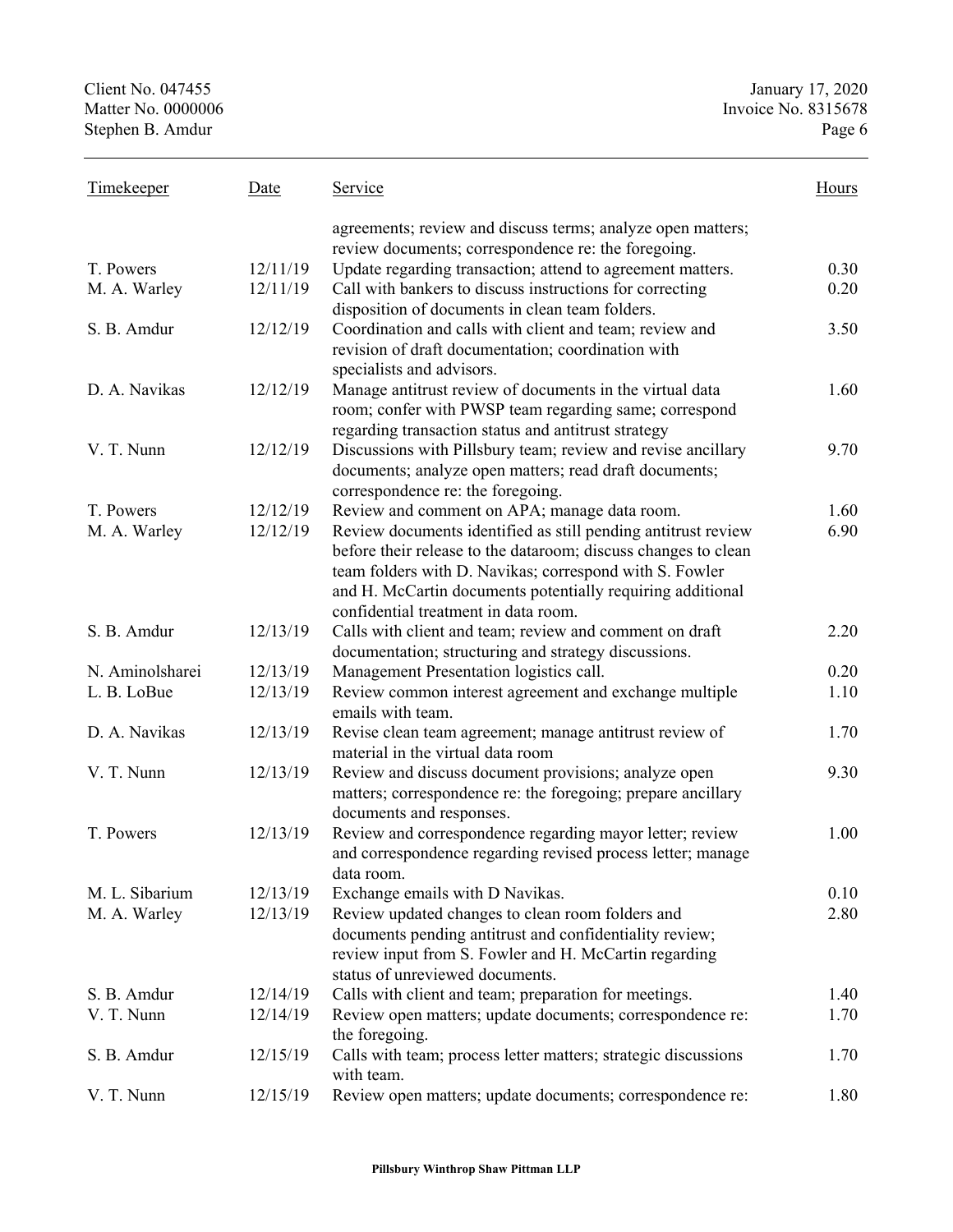Client No. 047455 January 17, 2020 Matter No. 0000006 Invoice No. 8315678 Stephen B. Amdur Page 7 Timekeeper Date Service Service Hours the foregoing and outstanding items. T. Powers 12/15/19 Review and correspondence regarding revised updated process letter. 0.30 M. A. Warley 12/15/19 Review input from S. Fowler and H. McCartin regarding documents pending antitrust review in clean team folders. 0.70 S. B. Amdur 12/16/19 Coordination and calls with client and team; strategic discussions with team; preparation for meetings and negotiation sessions. 2.40 A. C. Lima 12/16/19 Internal discussions re. agreements and other documents. Participation in daily call. 1.00 H. McCartin 12/16/19 Review additional contracts in JEA data room; email correspondence Milke Warley. 2.50 D. A. Navikas 12/16/19 Correspond with PWSP team regarding antitrust strategy; attend to antitrust issues in the virtual data room 0.50 V. T. Nunn 12/16/19 Review open matters; discuss agreements and revised provisions; prepare and draft ancillary documents; correspondence re: the foregoing and outstanding items. 10.10 T. Powers 12/16/19 Update regarding matters; manage ancillary agreements. 0.50 M. Pudig 12/16/19 Attend call with working group. 0.40 M. A. Warley 12/16/19 Review corrections to data room and clean team documents. 3.50 S. B. Amdur 12/17/19 Coordination and calls with client and team; strategic sessions with negotiation team; calls with team. 7.80 N. Aminolsharei 12/17/19 Draft ancillary document; review the latest draft of the Asset Purchase and Sale Agreement; provide draft of the Bill of Sale and Assignment along with blackline to T. Powers for review; daily call; VDR update; internal update call. 4.20 A. F. Calcado 12/17/19 Attend weekly update call. 0.20 0.20 H. Hollingsworth 12/17/19 Conference call with internal working group. 0.20<br>E. A. Kremer 12/17/19 Participate in team conference call; review open issues 0.40 12/17/19 Participate in team conference call; review open issues related to due diligence materials for real property assets. 0.40 A. C. Lima 12/17/19 Internal discussions re. status/updates, agreements and other documents. Participation in daily and VDR calls. Board meeting. 4.00 J. Lutrin 12/17/19 Participate in weekly call with team members. 0.10 H. McCartin 12/17/19 Weekly Pillsbury update call; email correspondence Veronica Nunn, Ted Powers and Drew Navikas. 0.50 J. D. Murphy 12/17/19 Review and advise on process issues and related communications. 0.75 D. A. Navikas 12/17/19 Attend to antitrust issues in virtual data room 0.90 V. T. Nunn 12/17/19 Review open matters; correspondence re: the foregoing and outstanding items; discuss agreements and revised provisions; prepare and draft ancillary documents. 9.30 J. S. Platt 12/17/19 Review Board meeting. 4.00 T. Powers 12/17/19 Daily call with client; JEA Board meeting matters; manage 1.60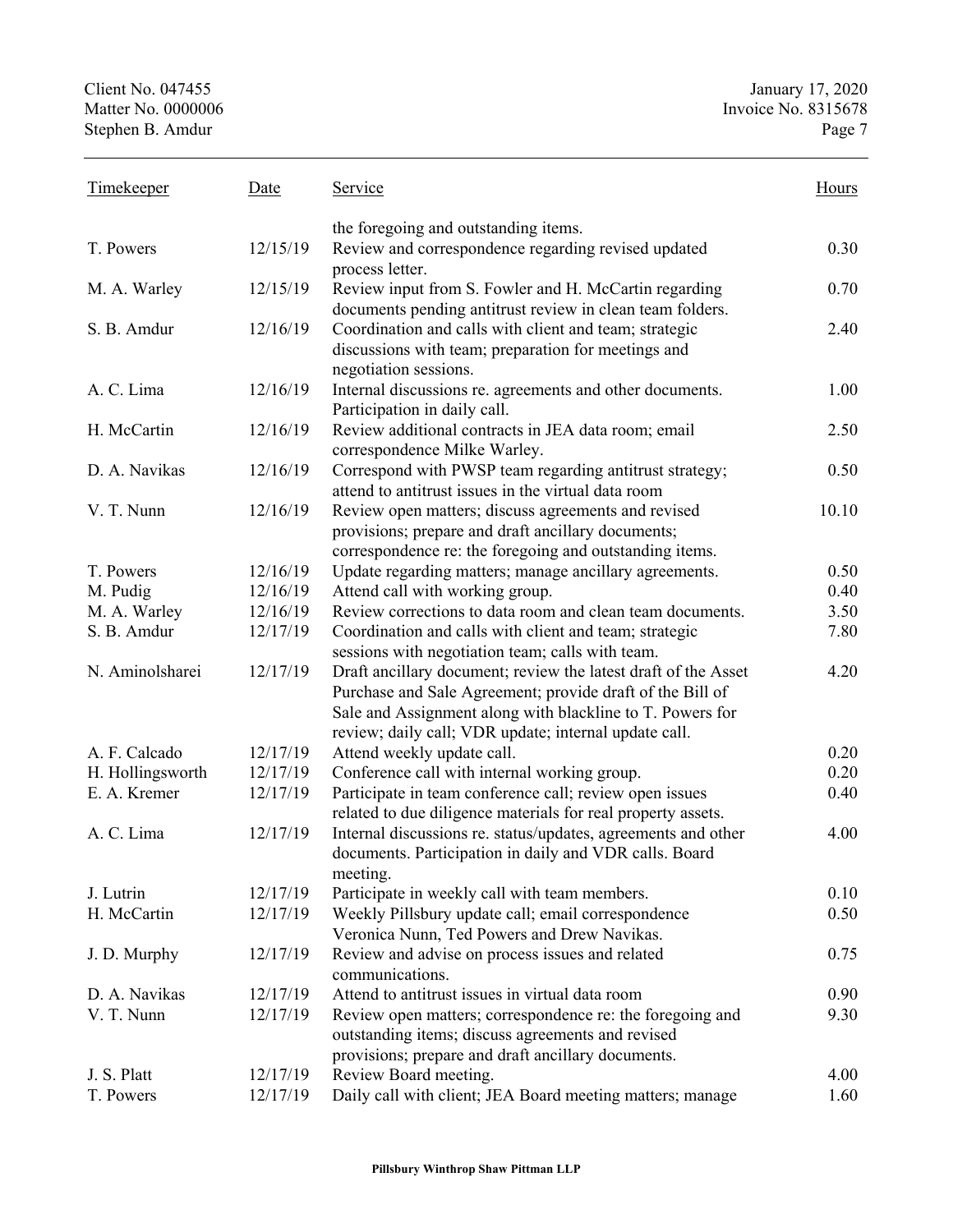| <b>Timekeeper</b> | Date     | <u>Service</u>                                                | Hours |
|-------------------|----------|---------------------------------------------------------------|-------|
|                   |          | VDR.                                                          |       |
| M. Pudig          | 12/17/19 | Attend update call with working group.                        | 0.20  |
| M. T. Reese       | 12/17/19 | Confer with team regarding status and developments.           | 0.10  |
| M. L. Sibarium    | 12/17/19 | Exchange emails with D. Navikas regarding status, data        | 0.10  |
|                   |          | room, clean room issues.                                      |       |
| M. A. Warley      | 12/17/19 | Prepare final instructions for disposition of all remaining   | 6.80  |
|                   |          | documents pending antitrust review; confirm accurate          |       |
|                   |          | placement of required documents in clean team folders.        |       |
| S. B. Amdur       | 12/18/19 | Calls with team; strategic discussions with team.             | 2.70  |
| N. Aminolsharei   | 12/18/19 | Review comments from T. Powers to Bill of Sale and            | 0.70  |
|                   |          | Assignment Agreement; revise draft; provide new and           |       |
|                   |          | updated document along with blackline for review.             |       |
| N. E. Burke       | 12/18/19 | Correspondence with S. Amdur regarding handling of power      | 0.25  |
|                   |          | purchase agreement.                                           |       |
| A. C. Lima        | 12/18/19 | Internal discussions re. status/updates, agreements and other | 1.00  |
|                   |          | documents. Participation in daily call.                       |       |
| D. A. Navikas     | 12/18/19 | Attend conference call regarding antitrust issues in virtual  | 0.70  |
|                   |          | data room; attend to clean team agreement revisions           |       |
| V. T. Nunn        | 12/18/19 | Review materials and prepare ancillary documents; analyze     | 7.80  |
|                   |          | open issues; correspondence re: the foregoing and             |       |
|                   |          | outstanding items; discuss items with Pillsbury team; draft   |       |
|                   |          | agreement provisions.                                         |       |
| T. Powers         | 12/18/19 | Manage VDR; review and comment on ancillary documents.        | 2.40  |
| M. Pudig          | 12/18/19 | Attend call with working group.                               | 0.50  |
| M. A. Warley      | 12/18/19 | Call to discuss additional clean room corrections; respond to | 1.50  |
|                   |          | questions from T. Powers regarding data room and clean        |       |
|                   |          | room documents.                                               |       |
| S. B. Amdur       | 12/19/19 | Coordination and calls with team; review and revision of      | 6.10  |
|                   |          | draft documentation; strategic discussions with client and    |       |
|                   |          | team.                                                         |       |
| A. C. Lima        | 12/19/19 | Internal discussions re. status/updates, agreements, other    | 1.00  |
|                   |          | documents, and steps towards possible carve-outs.             |       |
| J. D. Murphy      | 12/19/19 | Call to discuss purchase agreement; review issues list and    | 2.60  |
|                   |          | prepare responses.                                            |       |
| V. T. Nunn        | 12/19/19 | Prepare for and attend negotiation sessions; review open      | 9.30  |
|                   |          | matters; correspondence re: the foregoing and outstanding     |       |
|                   |          | items; review and prepare ancillary documents.                |       |
| M. A. Warley      | 12/19/19 | Discuss clean team documents with D. Navikas; prepare         | 0.50  |
|                   |          | summary of documents requiring clean team treatment.          |       |
| S. B. Amdur       | 12/20/19 | Calls with client and team; calls with counterparties;        | 6.90  |
|                   |          | diligence and discussion matters.                             |       |
| A. C. Lima        | 12/20/19 | Participation in daily calls. Internal discussions re.        | 1.00  |
|                   |          | status/updates, agreements, other documents, and steps        |       |
|                   |          | towards possible carve-outs.                                  |       |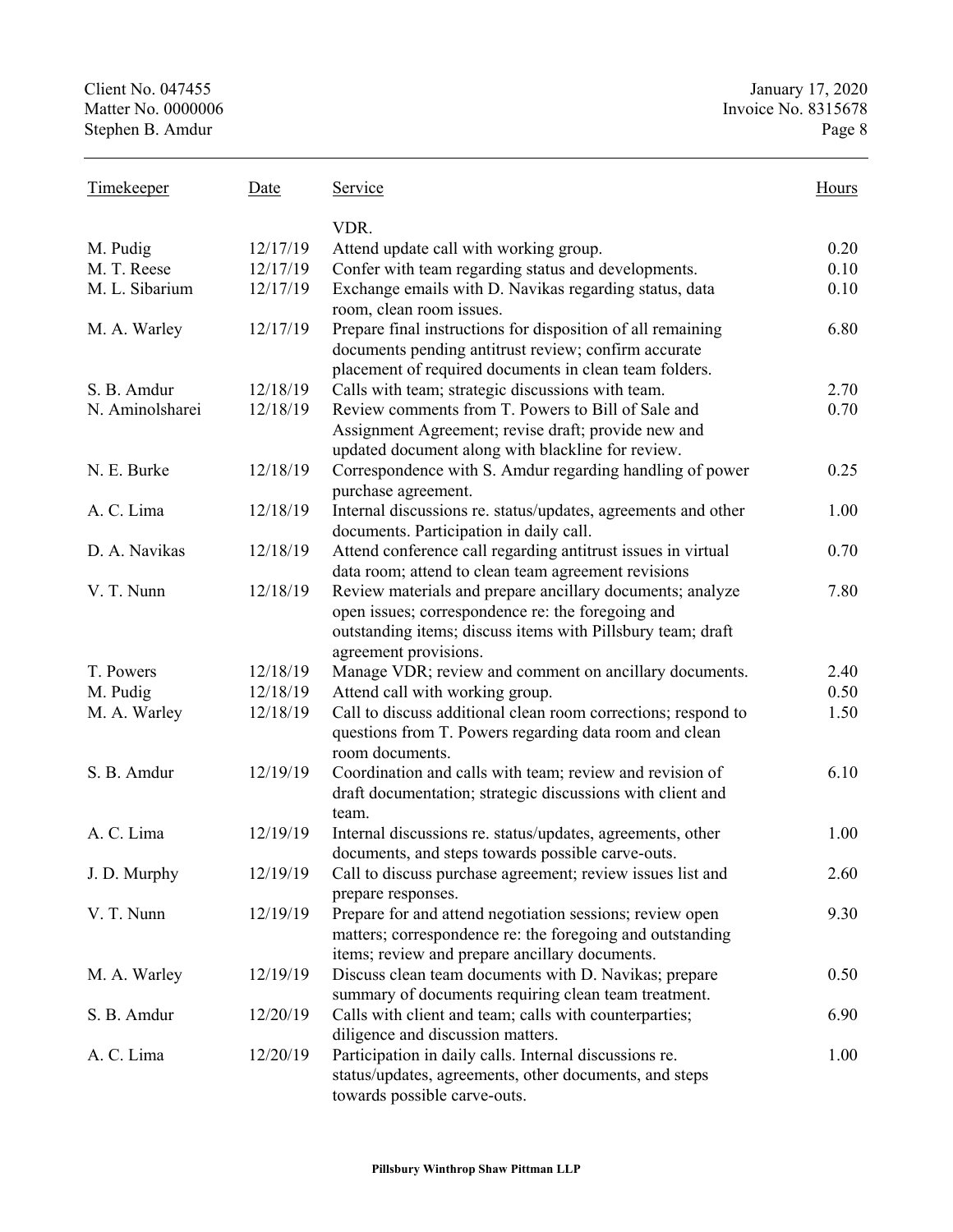Client No. 047455<br>
Matter No. 0000006<br>
Matter No. 0000006<br>
1993 15678<br>
The Univoide No. 8315678 Invoice No. 8315678<br>Page 9 Stephen B. Amdur

| Timekeeper     | Date     | Service                                                                                                                                                                                               |                        |
|----------------|----------|-------------------------------------------------------------------------------------------------------------------------------------------------------------------------------------------------------|------------------------|
| J. Lutrin      | 12/20/19 | Attention to emails regarding employment agreements and<br>benefit analysis matrix.                                                                                                                   | 0.20                   |
| J. D. Murphy   | 12/20/19 | Call to discuss purchase agreement; review issues list and<br>advise.                                                                                                                                 | 1.60                   |
| V. T. Nunn     | 12/20/19 | Prepare for and attend negotiation sessions; review open<br>matters; correspondence re: the foregoing and outstanding<br>items; call to discuss agreements with the Office of the<br>General Counsel. |                        |
| T. Powers      | 12/20/19 | Diligence matters; APA matters.                                                                                                                                                                       | 0.80                   |
| M. A. Warley   | 12/20/19 | Prepare summary of document categories in clean team<br>folders; discuss specific documents needing additional<br>follow-up with legal team.                                                          | 5.50                   |
| S. B. Amdur    | 12/21/19 | Strategic discussions with team; calls with team.                                                                                                                                                     | 2.70                   |
| V. T. Nunn     | 12/21/19 | Review of open items; correspondence re: the foregoing.                                                                                                                                               | 0.60                   |
| M. A. Warley   | 12/21/19 | Review response from legal team regarding specific<br>documents requiring follow-up in clean team folder review.                                                                                      |                        |
| S. B. Amdur    | 12/22/19 | Calls with team; strategic discussions with team.                                                                                                                                                     | 1.10                   |
| V. T. Nunn     | 12/22/19 | Update and revise draft ancillary agreements; review<br>comments on agreements; upload documents;<br>correspondence re: the foregoing and other open items.                                           | 3.80                   |
| M. L. Sibarium | 12/22/19 | Exchange several emails with D. Navikas regarding clean<br>team agreement.                                                                                                                            | 0.30                   |
| S. B. Amdur    | 12/23/19 | Correspondence with client and team.                                                                                                                                                                  | 0.30                   |
| V. T. Nunn     | 12/23/19 | Call with JEA; review agreements, draft consent,<br>correspondence re: the foregoing.                                                                                                                 | 0.70                   |
| V. T. Nunn     | 12/24/19 | Correspondence with JEA re: participants.                                                                                                                                                             | 0.20                   |
| S. B. Amdur    | 12/26/19 | Correspondence with office of general counsel.                                                                                                                                                        | 0.60                   |
| V. T. Nunn     | 12/26/19 | Correspondence with the Office of the General Counsel re:<br>NDAs.                                                                                                                                    | 0.20                   |
| M. L. Sibarium | 12/27/19 | Exchange emails with D Navikas; review email re status.                                                                                                                                               | 0.10                   |
|                |          | <b>Total Hours:</b><br><b>Total Fees:</b>                                                                                                                                                             | 530.80<br>\$475,066.00 |

## **Timekeeper Summary**

| Timekeeper      | Hours |
|-----------------|-------|
| S. B. Amdur     | 96.20 |
| N. Aminolsharei | 5.70  |
| D. Bradley      | 0.90  |
| N. E. Burke     | 0.25  |
| A. F. Calcado   | 0.60  |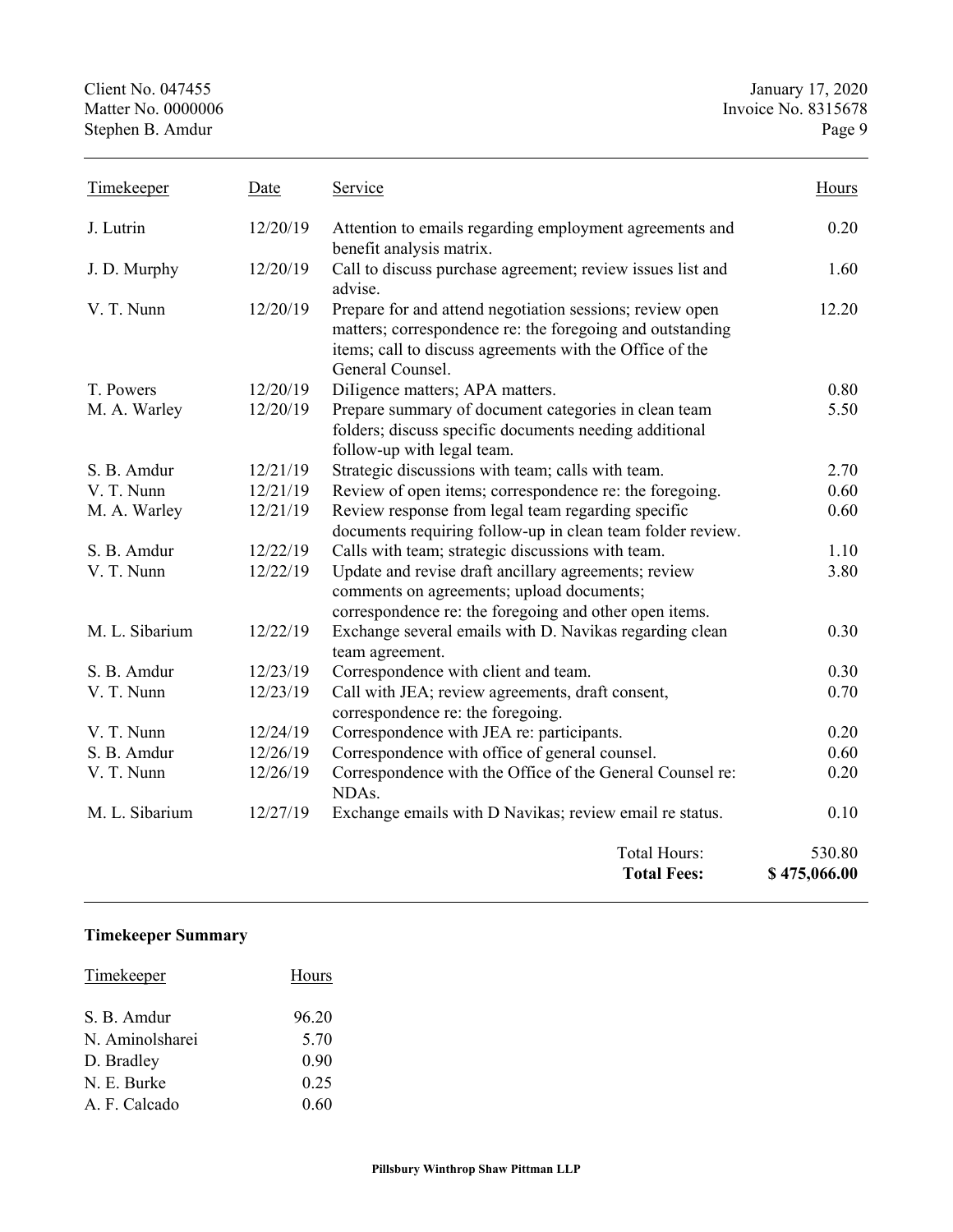Client No. 047455<br>
Matter No. 0000006<br>
Matter No. 0000006<br>
1993 15678<br>
The Univoide No. 8315678 Stephen B. Amdur

| <b>Timekeeper</b> | Hours  |
|-------------------|--------|
| H. Hollingsworth  | 0.50   |
| J. Krawitz        | 0.20   |
| E. A. Kremer      | 1.20   |
| A. C. Lima        | 17.50  |
| L. B. LoBue       | 1.10   |
| J. Lutrin         | 0.60   |
| H. McCartin       | 31.00  |
| J. D. Murphy      | 13.75  |
| S. Narayan        | 18.40  |
| D. A. Navikas     | 18.40  |
| V. T. Nunn        | 175.60 |
| J. S. Platt       | 4.00   |
| T. Powers         | 42.80  |
| M. Pudig          | 7.10   |
| M. T. Reese       | 1.80   |
| M. L. Sibarium    | 0.90   |
| M. A. Warley      | 89.30  |
| D. Welch          | 1.00   |
| N. Zhang          | 2.00   |
| <b>Total:</b>     | 530.80 |

#### **Disbursements Incurred**

| Date     | Type                       | Description                                   | Amount   |
|----------|----------------------------|-----------------------------------------------|----------|
| 12/05/19 | <b>Computer Research</b>   | Summary                                       | \$106.11 |
| 12/04/19 | <b>Document Processing</b> | Summary                                       | 239.10   |
| 12/02/19 | Taxi Service               | Summary                                       | 119.37   |
| 12/09/19 | Color Copy                 | 12/2019 Document Printing Charges, Job #15,   | 78.80    |
|          |                            | T. Powers                                     |          |
|          | $12/02/19$ Meals - Working | VENDOR: Amdur, Stephen B. (E19620);           | 22.40    |
|          |                            | INVOICE#: NY-406926; DATE: 12/10/2019         |          |
|          |                            | Meal(s), Jacksonville, FL, S. Amdur, 12/02/19 |          |
|          | $12/02/19$ Meals - Working | Meal(s), NY, New York Thai Grill, H.          | 30.35    |
|          |                            | McCartin                                      |          |
|          | $12/02/19$ Meals - Working | Meal(s), NY, Grand Sichuan Eastern Chinese    | 36.53    |
|          |                            | Restaurant, T. Powers                         |          |
| 12/03/19 | Meals - Working            | Meal(s), NY, Inti N.Y.C., T. Powers           | 48.09    |
|          | $12/03/19$ Meals - Working | VENDOR: Amdur, Stephen B. (E19620);           | 26.55    |
|          |                            | INVOICE#: NY-407358; DATE: 12/23/2019         |          |
|          |                            | Meal(s), Jacksonville, FL, S. Amdur, 12/03/19 |          |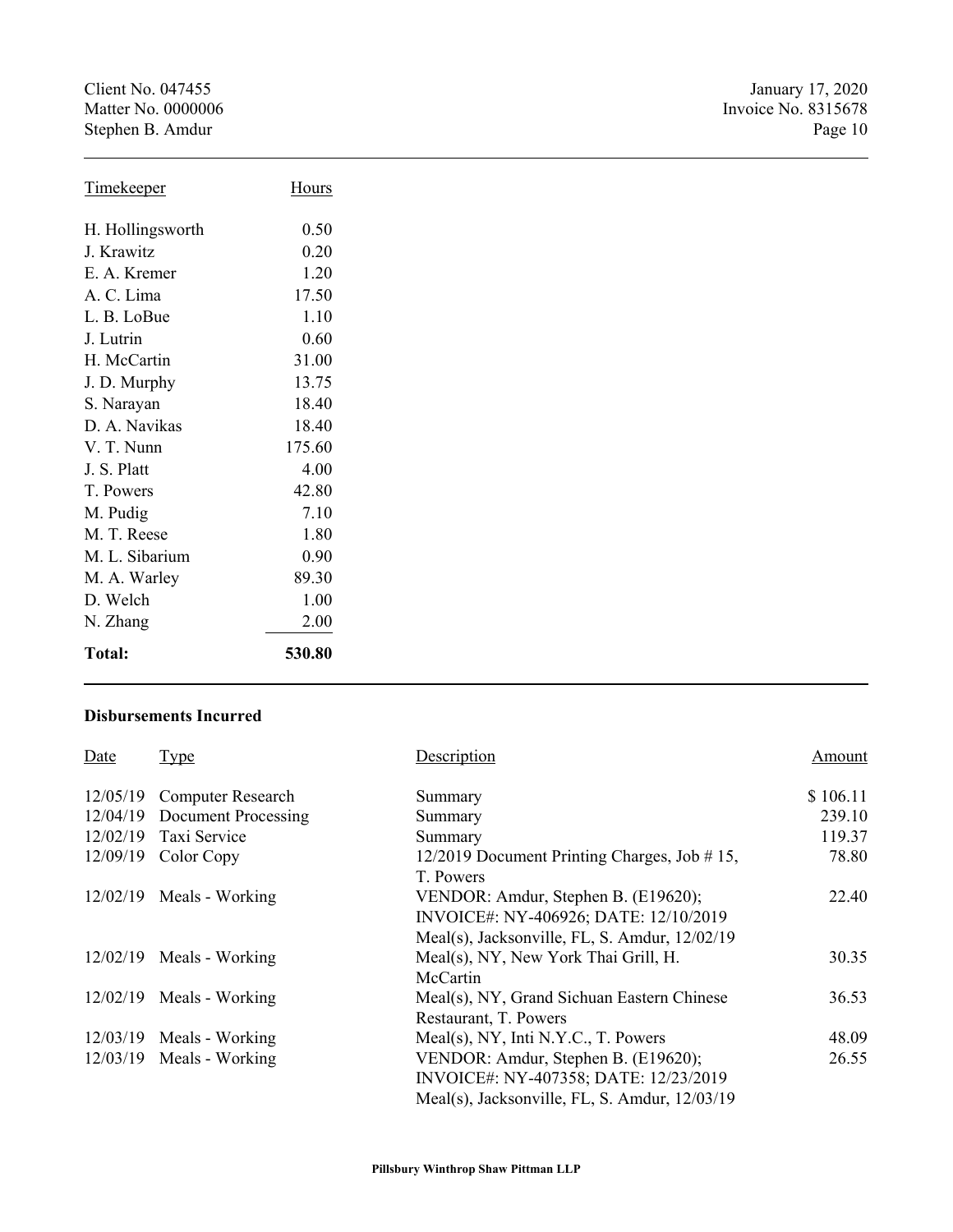Client No. 047455 January 17, 2020 Matter No. 0000006 Invoice No. 8315678 Stephen B. Amdur Page 11 12/09/19 Meals - Working Meal(s), NY, Grand Sichuan Eastern Chinese Restaurant, T. Powers 41.68 12/06/19 Professional Services VENDOR: FTI Consulting, Inc. / MA; INVOICE#: 7531650; DATE: 12/6/2019 For JEA Regulatory Adv - 19; FTI Job N. 471266.0001; Invoice #7531650, S. Amdur 79,055.48 10/08/19 Travel and Local Transportation VENDOR: Amdur, Stephen B. (E19620); INVOICE#: NY-407089; DATE: 12/13/2019 Travel expenses, S. Amdur, Jacksonville, FL/Jacksonville, FL, 10/8/19, 12/03/19- 12/4/19 79.46 10/08/19 Travel and Local Transportation VENDOR: Amdur, Stephen B. (E19620); INVOICE#: NY-010039076026; DATE: 1/8/2020 Travel Expenses, S. Amdur, NYC/Jacksonville,FL 10/08/19-10/08/19 22.74 11/13/19 Travel and Local Transportation VENDOR: Welch, Daniel (E19378); INVOICE#: NY-010038222551; DATE: 12/10/2019 Travel Expenses, D. Welch, NYC/NYC, 12/18/19-12/18/19 24.29 11/25/19 Travel and Local Transportation VENDOR: Murphy, Jarrod D. (E60139); INVOICE#: NY-407444; DATE: 12/24/2019 Travel expenses, J. Murphy, NYC/NYC, 11/25/19 16.40 11/27/19 Travel and Local Transportation VENDOR: Amdur, Stephen B. (E19620); INVOICE#: NY-406926; DATE: 12/10/2019 Airfare and travel expenses, S. Amdur, NYC/Jacksonville, FL, 12/2/19 1,123.96 12/03/19 Travel and Local Transportation VENDOR: Powers, Ted (E60142); INVOICE#: NY-407087; DATE: 12/13/2019 Travel expenses, T. Powers, NYC/NJ, 12/3/19- 12/9/19 109.63 12/09/19 Travel and Local Transportation VENDOR: McCartin, Harriet (E60388); INVOICE#: NY-010038733952; DATE: 12/19/2019 Travel Expenses, H. McCartin, New York/New York, 12/09/19-12/09/19 32.89

**Total Disbursements: \$ 81,213.83**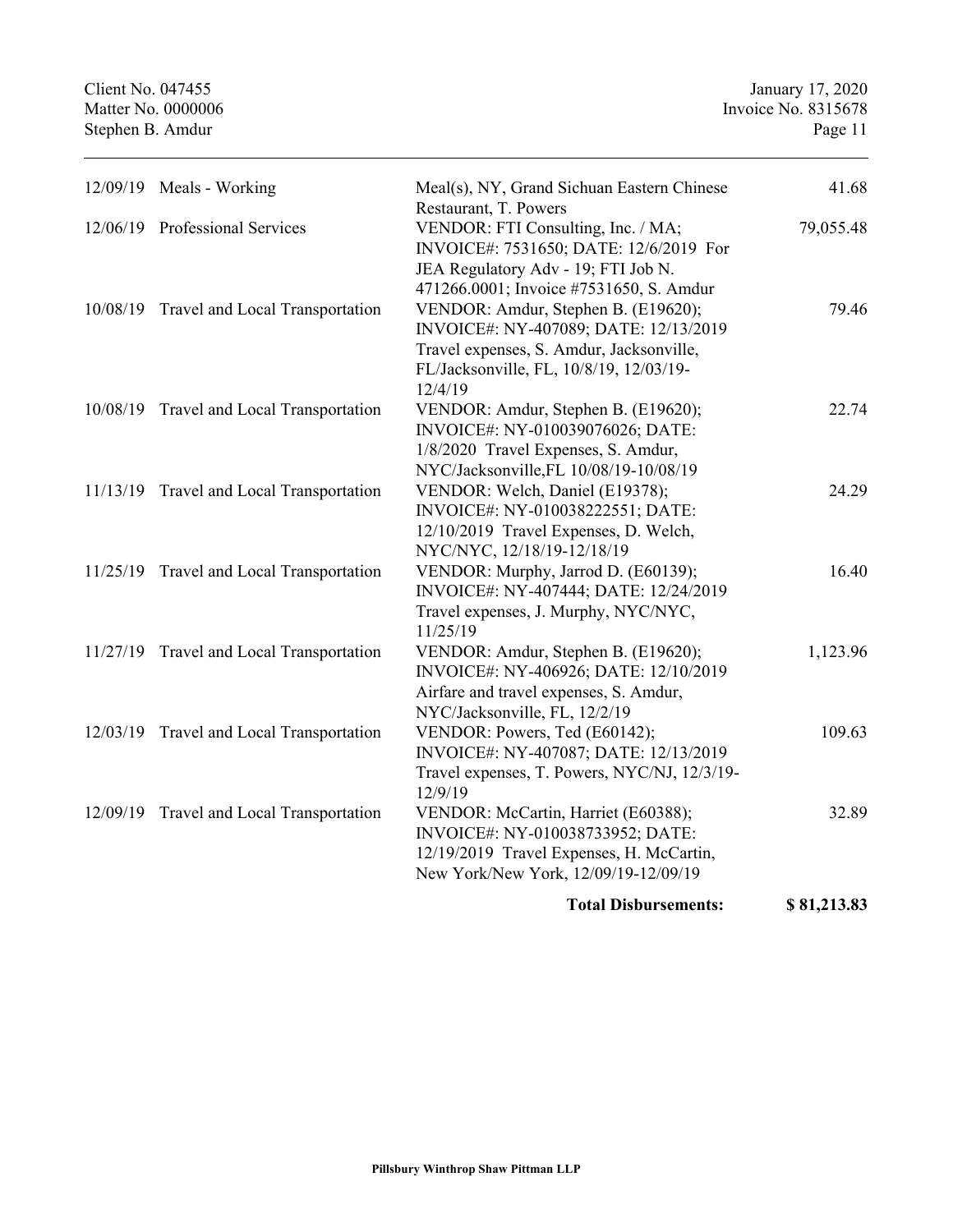### **Disbursement Summary**

| <b>Type</b>                     | Amount      |  |
|---------------------------------|-------------|--|
| Color Copying                   | 78.80       |  |
| Computer Research               | 106.11      |  |
| <b>Document Processing</b>      | 239.10      |  |
| Meals - Working                 | 205.60      |  |
| Professional Services           | 79,055.48   |  |
| Taxi Service                    | 119.37      |  |
| Travel and Local Transportation | 1,409.37    |  |
| Total:                          | \$81,213.83 |  |

**Total Due For Matter 0000006: \$ 556,279.83**